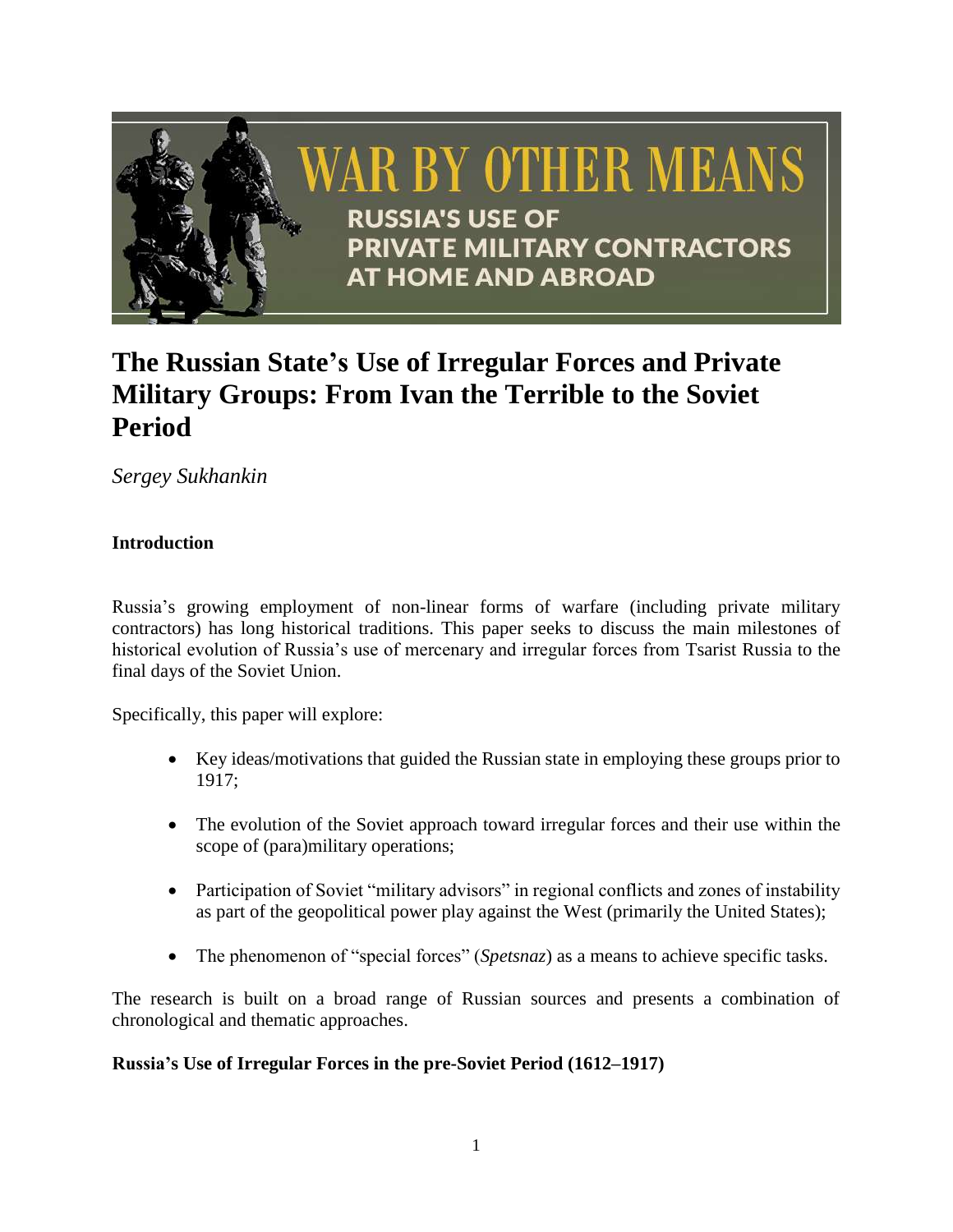As described in the first paper in this series, "War, Business and Ideology: How Russian Private Military Contractors Pursue Moscow's Interests," Russia's use of private military contractors dates all the way back to the Livonian War (1558–1583) and reflects Russia's traditional weakness in the realm of naval operations.<sup>1</sup> During the same period, Cossack *ataman* (leader) Yermak Timofeyevich, hired by the powerful Stroganov merchant family, undertook a raid against the Muslim quasi-state of the Khanate of Sibir. Conceived as a means to gain economic profit, this expedition, which lasted from 1581 to 1585, would become a crucial milestone in Russian history. In particular, it resulted in a dramatic enhancement of Russian state boundaries and paved the way for Russia's ultimate conquest and colonization of all of Siberia and the Far East.

Another significant episode occurred during the Time of Troubles (1598–1613), when initial heavy reliance on Swedish mercenaries during the war against the Polish-Lithuanian Commonwealth eventually underwent a profound change in strategy. By 1610, the employment of foreign mercenaries would give way to a unique mixture of military contractors and partisan/guerilla fighters (combining ethnic Russians and non-Russian peoples)—the so-called "People's Militia" (*narodnoye opolcheniye*) <sup>2</sup>—which ousted Polish forces from Moscow (1612) and gave rise to the Romanov Dynasty (1613).

Subsequently, the process of active inclusion of irregulars in the architecture of the Russian armed forces owed to a combination of two interrelated processes/aspects:

- 1. Active east- and south-ward expansion of the Russian Empire, which required constant surveillance, control of the territory and protection of the rapidly changing frontier; as well as
- 2. The necessity to integrate the conquered non-Russian peoples within the architecture of the Russian state with their minimal distraction from traditional activities.<sup>3</sup>

Thus, at the height of pre-1917 Russia's power, the backbone of the Imperial irregular forces consisted of the following major groups:

- Cossacks, <sup>4</sup> who, by 1853, comprised of, among others, the Don, Black Sea, Ural, Caucasian, Astrakhan, Danubic, Orenburg, Azov, Siberian, Baikal, Bashkir-Mesher and Buryat hosts.
- Non-Russian troops (*inorodcheskiye voyska*)—in particular, the Kalmyk Army, the Dagestani and the Tekin Horse Guards Regiment, the Albanian Army (composed of Greeks and the Arnauts), the Valakh Hussar Regiment, and the Kengerlin Mounted Police.

During the First World War (1914–1917),<sup>5</sup> perhaps, the most "exotic" project pertaining to the use of irregulars that emerged was the idea to create the Euphrates Cossack Army (composed of Armenians, Assyrians and Yezidis living in the Middle East) as a means to confront the Ottoman Empire and distract its forces from the Caucasian Front.<sup>6</sup>

That said, in Imperial Russia the above-mentioned forces primarily performed auxiliary functions, which, in addition to providing border security, included military operations against militarily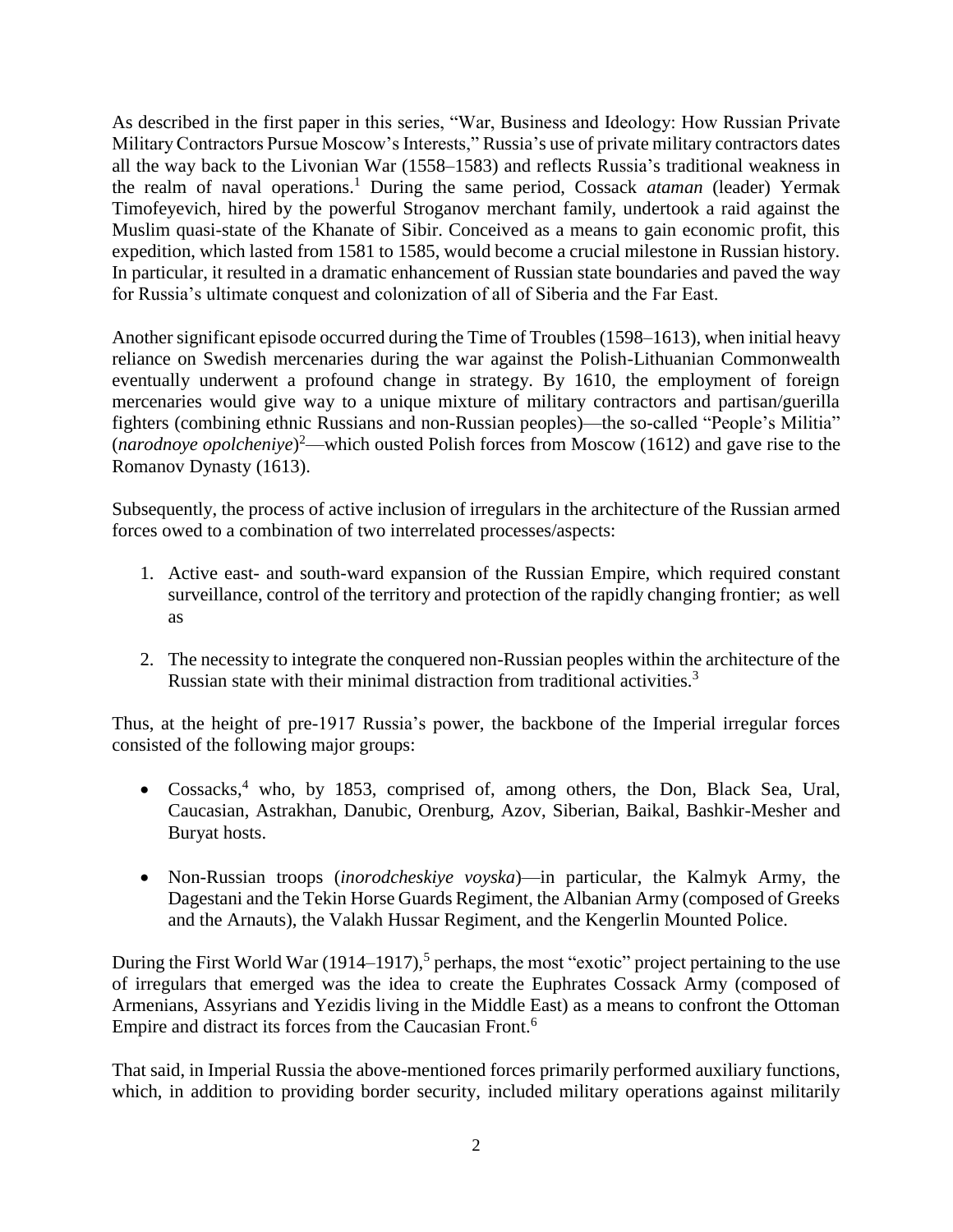weak forces as well as territorial defense in potentially unstable areas.<sup>7</sup> On top of that, Cossacks were extensively used to confront (in today's parlance) "hybrid threats," including suppressing protest movements as well as rendering physical protection to the Emperor.<sup>8</sup> Furthermore, socalled *plastun*<sup>9</sup> Cossacks (part of the Black Sea and then later the Kuban Cossack Host) were employed as prototypical special operations forces (*Spetsnaz*) in major military conflicts fought by the Russian Empire between 1842 and 1917. The *plastuns* operated in small, highly maneuverable groups, capable of penetrating enemy lines with ease.<sup>10</sup>

At this point, it is also worth referencing General Alexander Roediger, a member of the Imperial Russian State Council and minister of war of the Russian Empire (1905–1909), who noted that "in some areas of military service, irregular troops are handier than regular forces."<sup>11</sup> This idea received new impetus in recent years, following the outbreak of a series of regional conflicts (primarily, the Syrian Civil War and the Ukrainian crisis) and Russia's growing fear of "hybrid threats" posed (in Russian discourse) by the West, in the form of Western support for "colored revolutions."<sup>12</sup>

Pre-1917 Russian history also witnessed one curious episode that might have served as a prototype for the "military advisors" who would later be employed in the Soviet period—the Persian Cossack Brigade. Formed in 1879 (training was conducted by Russian military instructors), reportedly at the request of Nasir-ed-Din Shah, the Brigade "became the most effective military formation within the Persian armed forces" and was extensively utilized (among other tasks) for "suppression of public protests."<sup>13</sup>

## **The Great Transformation: From Irregulars to** *Spetsnaz* **(1917–1968)**

During the Civil War (1917–1922) the territory of the former Russian Empire became an arena of intense armed conflict, with irregular military operations (frequently replacing conventional war) actively employed by all sides. The ways these forces were used differed considerably<sup>14</sup>:

#### *Sub-Type 1: Army-Type Irregular Forces*

Although initially showing undisputed advantage (due to their highly qualified military specialists and a high level of unit maneuverability on the battlefield), the army-like structure used exclusively by the White Movement ultimately proved to be counter-productive. Their rigid structure, coupled with ineffective patterns of mobilization, eroded the advantages of this model.

## *Sub-Type 2*: *Guerilla-Style Irregular Forces*

The so-called "Green Armies"<sup>15</sup> (primarily, the Revolutionary Insurrectionary Army of Ukraine, led by Nestor Makhno), whose operational theater covered huge landmasses, employed tactics utilizing small highly maneuverable groups (5–20 and later 60–70 men), which allowed the Ukrainian forces to conduct rapid raids (up to 100 kilometers per day) in the enemy's rear. The main drawbacks to these types of forces—aside from a lack of coordination—was their rigid territorial attachment, inadequate economic resources, and lack of a unifying ideology.

#### *Sub-Type 3*: *Irregulars of the New Type*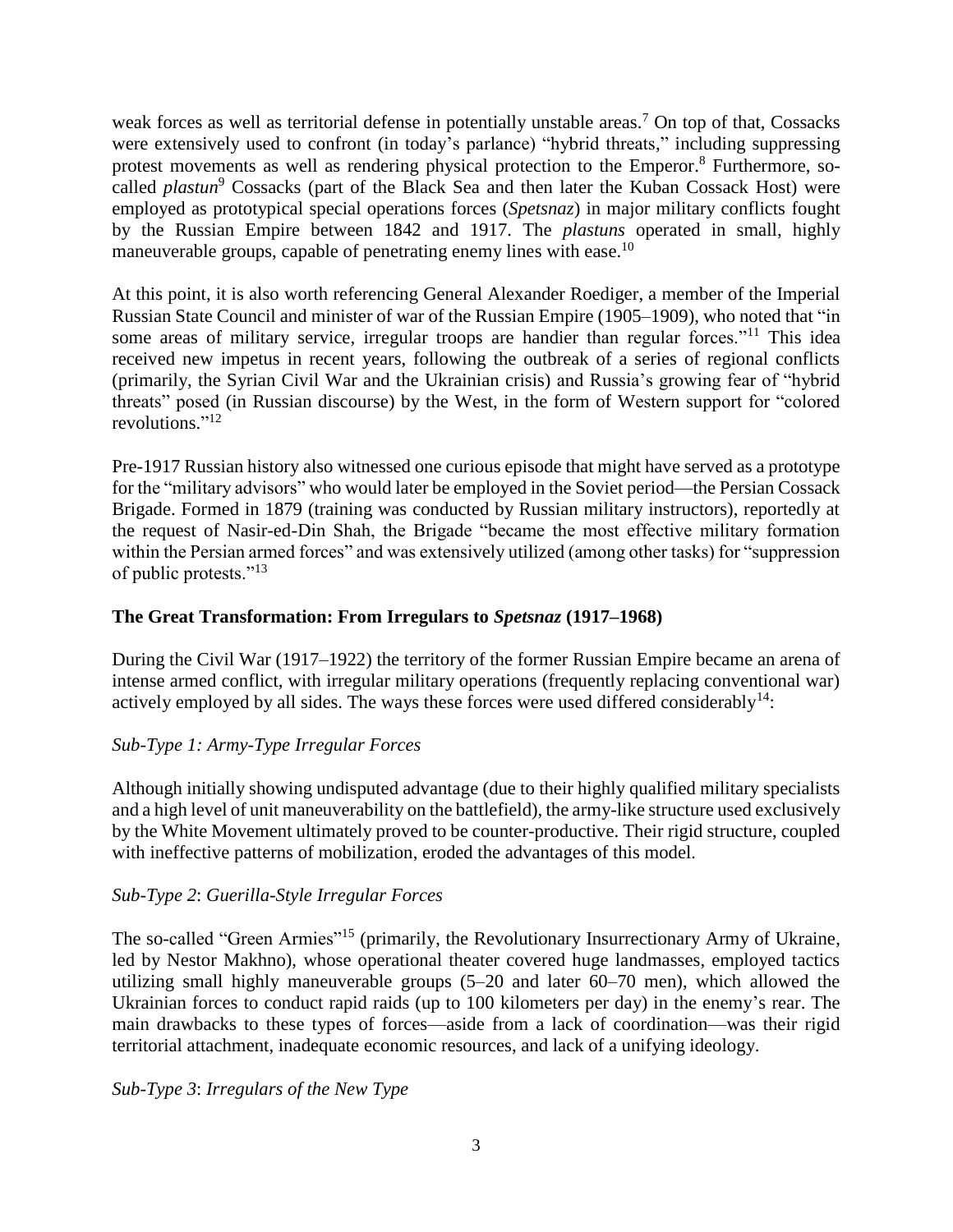The Red Army, which had to maintain control over a vast area with a front stretching for almost 8,000 km, extensively relied on irregulars that were integrated into the structure of its armed forces. This move allowed the Soviet side to deny the opponent valuable human resources (via mass mobilization) and maintain steady control of the territory, while simultaneously operating behind the enemy's frontlines.

The Soviets' profound strategic success stemmed from their ability to successfully adopt their opponents' inherent advantages, which they complemented with a fervent ideological component (virtually non-existent among the Greens). From an operational prospective, the Reds—unlike the Whites who futilely used irregular forces in frontal attacks (or operations against the enemy's flanks)—relied on irregulars already located in the enemy's rear. Moreover, the role of Soviet authorities, including that of Vladimir Lenin, was essential because they emphasized the necessity to introduce "specialization" among irregular formations. One example was the "bomber school" (*shkola podryvnikov*), which produced individuals specially trained for subversive actions.<sup>16</sup> By merging military and paramilitary functions with strong ideological indoctrination, the Soviet authorities *de facto* started to implement elements of what today is popularly referred to as "hybrid warfare"; these tactics were then extensively tested during the Soviet-Polish war (1919–1921). The vast bulk of subversive operations on the territory of Poland were carried out by the so-called Illegal Military Organization (*Nelegalnaya Voennaia Organizatsiia*), created at the end of 1919 (at the initiative of Iosif Unshhtit), and later comprised of  $300$  groups/cells.<sup>17</sup> Its actions turned out to be so successful that its operative principles would comprise the backbone of "active measures" (*aktivnyie meropriiatiia*) against the Soviet Union's ideological enemies.<sup>18</sup> During 1919–1925, similar groups were also active in Romania, Bulgaria and even Montenegro, with Soviet "advisors" providing the locals with essential knowledge on subversive/terrorist activities.<sup>19</sup> At this juncture, an important message was voiced (agreed to by Lenin, yet not feasible from an economic prospective) by Leon Trotsky, who, in August 1919, proposed to start sending paramilitary and conventional military groups to India as a means to inflame a Socialist revolution in this country and diminish the British position in the Greater Middle East and Southeast Asia.<sup>20</sup>

#### *Adoption of Irregulars by the Soviet State*

It would not be an understatement to say that these methods created the foundation for the emergence of the Soviet special forces (*Spetsnaz*). Interestingly enough, this merger between "foreign" and "domestic" experience in terms of non-linear military operations would be used in the Soviet Union's western areas (Kyiv, Odesa and Kharkiv became the main training bases) during 1928–1933, as a part of Moscow's general preparation for a much-anticipated war with the West. $^{21}$  At this point, however, the Soviet side made a fateful blunder by dismissing "partisan formations" as unfit for the country's military doctrine, which rejected defensive war and claimed that in case of military conflict "the Soviet Army will be the most offensive army among all existing in the world."<sup>22</sup> This attitude turned out to be a dire mistake with terrible consequences for the Soviet Union. In particular, the outward rejection of non-linear warfare during the interwar period profoundly contributed to Nazi Germany's rapid advance into Soviet territory in World War II, during Operation Barbarossa. Yet, the Soviet authorities again realized the importance and necessity to apply non-linear forms of warfare following the first few months of hostilities with the German army. On August 8, 1941, Lavrentiy Beria (a member of the Soviet State Defense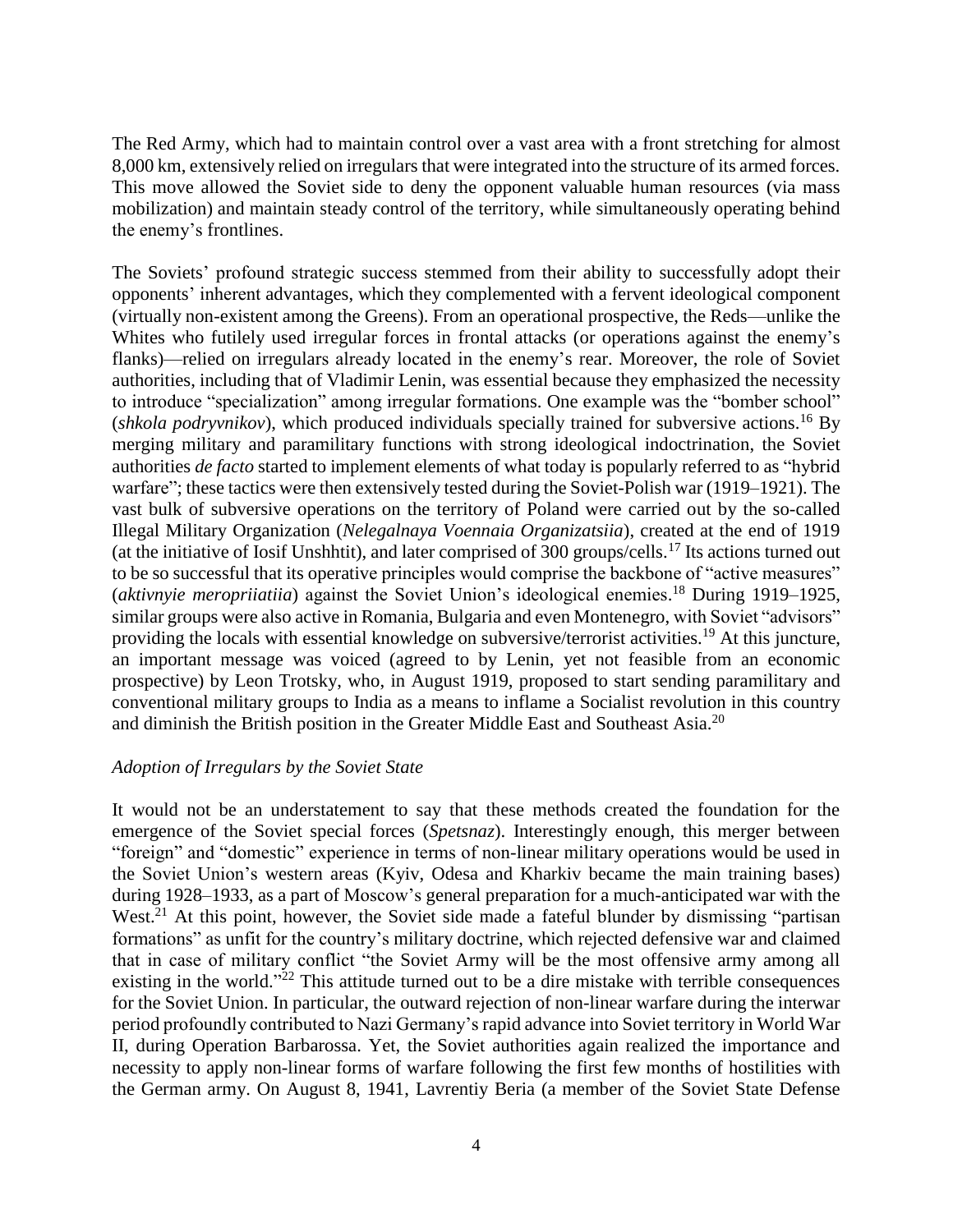Committee) sent a letter to Joseph Stalin arguing for greater consolidation of the partisan movement. He also praised the effectiveness of non-linear warfare against regular German troops.

Therefore, despite the pre-war skepticism, the Great Patriotic War (1941–1945) arguably became a critical milestone in the formation of Soviet special operations forces. It is important to note that the experience of the Soviet partisans of the 1920s was used extensively in the Soviet Union's armed struggle against Nazi Germany. During the period of hostilities on Soviet territory (1941– 1945), the overall number of partisans reached 1,000,000 people.<sup>23</sup> Leaving aside the debate about the actual effectiveness of these partisan formations (which remains a matter of incessant debate),  $24$ two aspects should be highlighted. First, German counter-partisan operations were largely unsuccessful.<sup>25</sup> Second, for the Soviet side, experience in the war proved useful in its post-war military reforms. In 1951, on the basis of the experience of covert and non-linear operations gained by the Red Army during the Great Patriotic War, sabotage and reconnaissance units (*diversionnorazvedovatelnaia gruppa*) emerged as a part of the army's structure.<sup>26</sup> By 1964, the overall number of forces of special operations in the Soviet Armed Forces included ten brigades, two battalions and six companies.<sup>27</sup>

In essence, the Soviet attempt to delegate more powers and integrate nascent *Spetsnaz* into the architecture of the Armed Forces owed to two interdependent processes: the emergence of tactical nuclear weapons (TNW) and their means of delivery as well as the creation of the North Atlantic Treaty Organization (NATO), in 1949. According to Soviet military thought, special forces were to be tasked with intelligence collection, reconnaissance and, if necessary (prior to the escalation of an armed conflict between the Warsaw Pact and NATO), physical destruction of NATO sites with tactical nuclear weapons.<sup>28</sup>

The "international debut" of Soviet *Spetsnaz* ensued in 1968. In May, the Soviet group of special operations forces (10 members) carried out an attack (which lasted 25 minutes) on US facilities located in Cambodia (30 km from the Vietnamese border), targeting American Bell AH-1 Cobra attack helicopters. As a result, three helicopters were destroyed and one was taken to Vietnamese territory. The second episode—Operation Danube (a joint invasion of Czechoslovakia by Warsaw Pact countries)—saw Soviet special forces tasked with taking under their control the Prague airport. Otto Skorzeny (a former German SS lieutenant colonel, one of the most well-known Nazi specialists in subversive operations) characterized it as "brilliant."<sup>29</sup>

## **Soviet 'Tourists': State-Owned, Proto–(Private) Military Contractors**

As a counter-measure against the perceived "American expansionism worldwide," the Soviet Union extensively relied on economic (credits, loans, large infrastructural project, knowledge transfers) and military-technical support rendered to Third World countries. During the Cold War, Moscow concluded treaties on military cooperation with more than 120 countries, agreeing to the deliveries of weaponry and training, which included the dispatching of Soviet military personnel as "advisors/instructors." The most conservative estimates of Russian analysts suggest that no fewer than 60,000 Soviet military advisors, including 523 generals and admirals of the Soviet military, served at various times in different "friendly" countries, including Algeria, Angola, Afghanistan, Vietnam, Egypt, Yemen, Cambodia, China, Cuba, North Korea, Laos, Lebanon, Mozambique, Nicaragua, Syria and Ethiopia.<sup>30</sup> Moreover, out of 44 military conflicts between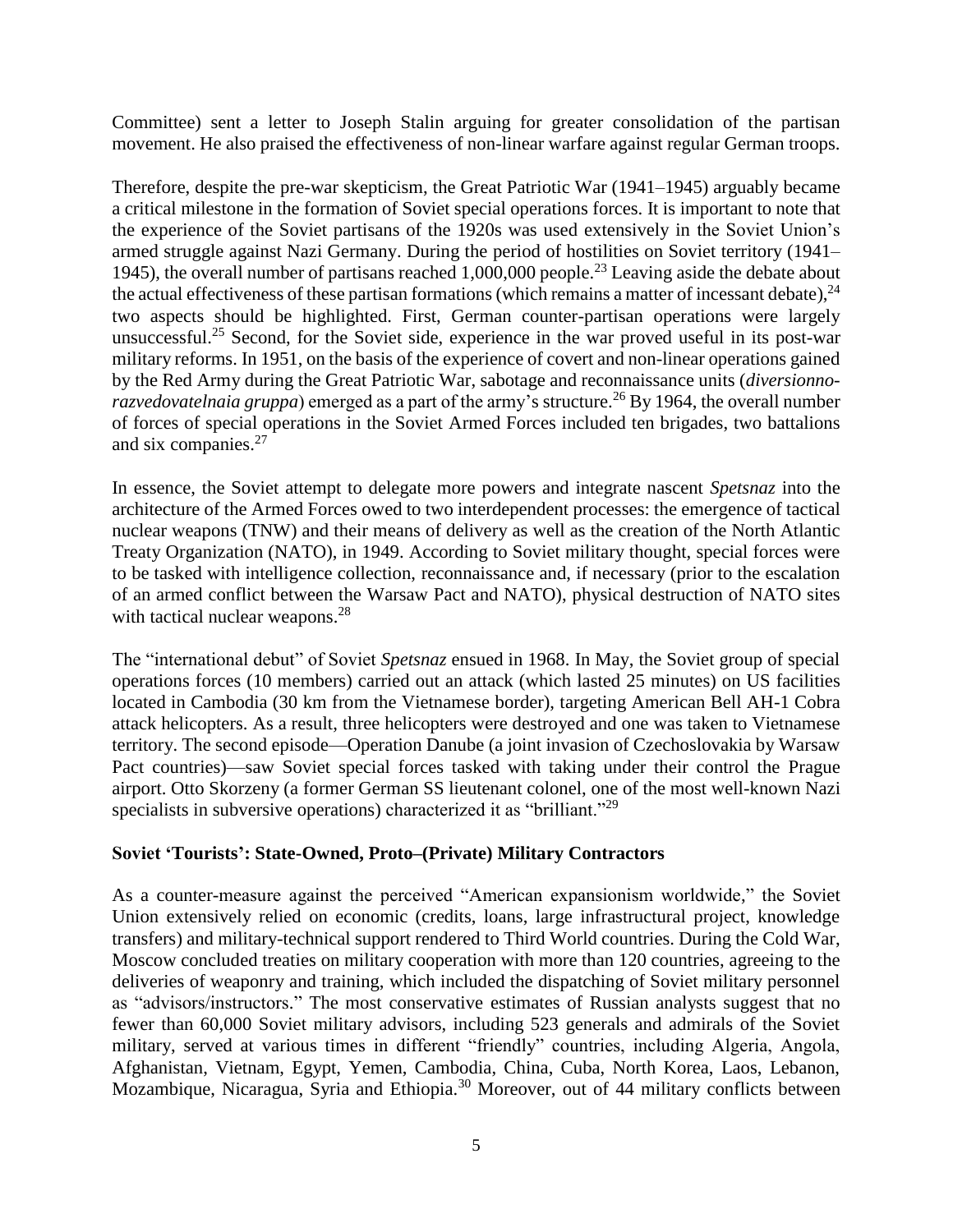1945 and 1991 involving Soviet military personnel, 22 featured extensive use of partisan and counter-partisan warfare.

In effect, this Soviet approach was first formulated in November 1919 by Lenin, who, in declaring the victory of the Russian revolution, stated that "…now, our Soviet republic should concentrate on raising up the nations of the East, to wage war against international imperialism together."<sup>31</sup> Experience of the Civil War and the Great Patriotic War had equipped the Soviet regime with the essential theoretical and practical skills to attempt this.

In the post–World War II period, the first Soviet attempt to apply non-linear/hybrid measures to influence external developments occurred in 1947, when Moscow played a decisive role in the training of Kurdish militants. Mustafa Barzani (the leader of the Kurdistan Democratic Party), upon obtaining necessary skills in sabotage and diversionary techniques at the Frunze Military Academy, was sent to Iraqi Kurdistan, in 1957, to conduct operations.<sup>32</sup>

With the Soviet Union's growing involvement in various international conflicts, Moscow sought legitimacy for its actions by adopting a concept known as the Internationalist Obligation (*Internatsionalnyii Dolg*). This façade to justify Soviet covert presence in regional conflicts was first maintained in the so-called Brezhnev Doctrine (1968), and later became engrained in the country's 1977 constitution.<sup>33</sup> And though spread across a broad operational theater (three continents), these Soviet actions collectively bore certain general patterns:

## *Pursuit of Legitimacy*

In pursuit of legitimacy, virtually every instance of involvement in the affairs of another country was preceded by an "official request" from the target country/leader/government that was allegedly under an "imperialist attack" and incapable of dealing with the peril on its own. And though it was little more than a mirage, this "request" was, nevertheless, ardently used by the Soviet side as a "lighting rod" (for domestic and external purposes) to grant the necessary "legitimacy" to Moscow.<sup>34</sup> Incidentally, quite similar arguments (with exactly the same emphasis on "legitimate government") were used more recently by the Russian Federation in its actions against Ukraine (2014) and in Syria (2015).

## *Fear of International Exposure*

Fear of international exposure was (and still is) premised by a desire to portray the United States (and its allies) as aggressors. This was first explicitly voiced by Stalin prior to the outbreak of the Korean War, when he abruptly ordered the withdrawal of all Soviet military advisors from North Korea. Speaking to Nikita Khrushchev, he noted that "…they could be imprisoned. We do not want the facts of our participation in this affair to become public. This is [North Korean leader] Kim Il Sung's business."<sup>35</sup> From this point on, Soviet military involvement in other countries took the shape of either a) a proxy war with foreign participation (the Korean War, Angolan Civil War, the Arab-Israeli conflict, the War in Lebanon); b) a proxy war with clandestine employment of Soviet military personnel; or c) a combination thereof.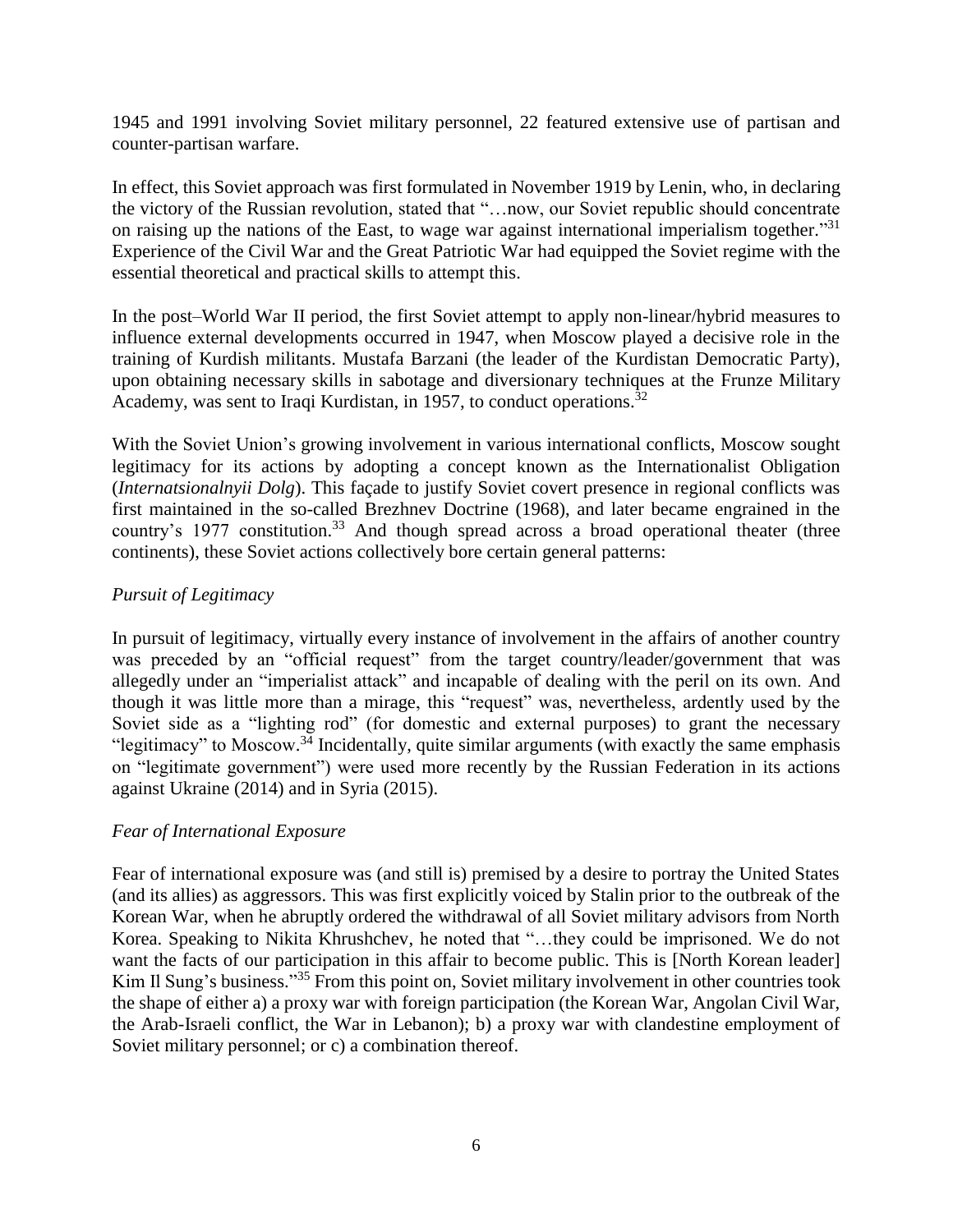The threat of international exposure resulted in extremely high levels of secrecy. When sent on a foreign mission, Soviet military "advisors" or irregular forces (notoriously identified by Moscow as "tourists," if discovered) were not allowed to take any items related to their true identity. In March 1970, the Soviet minister of defense, Marshal Andrey Grechko, reportedly told Soviet pilots: "Comrades, in case you are shot down beyond the Suez Canal and taken hostage, we do not know you; get out by yourself."<sup>36</sup> Moreover, on many occasions, the Soviet specialists (while departing from the port of Nikolayev) were unaware of their final destination. In his later accounts, the head of the Soviet forces in Egypt, Major General Aleksey Smirnov, noted that "the people had some ideas about where they were going, but our special services would squelch any talk on the subject." Upon arrival in Odesa or Sevastopol, Soviet soldiers and officers were met by groups of military men, put under tight "quarantine," and prevented from making calls to any relatives until they had gone through a series of "instructive talks." From that point forward, they were explicitly prohibited from mentioning anything related to their activities abroad.<sup>37</sup> The atmosphere of secrecy and opaqueness surrounding Moscow's clandestine Cold War–era foreign operations persisted well after the collapse of the Soviet Union.<sup>38</sup>

#### *Standardized Patterns of Para-Military Preparation*

The pattern of Moscow's surreptitious foreign activities exhibited extensive reliance on the Soviet experience of the Great Patriotic War. Specifically, the Soviets tried to impose some common military structures on the armed forces of "partner" countries based on the Soviet army model. Notably, North Korea's first leader, Kim Il Sung, once stated that "our people's army was organized on the basis of principles of the Soviet army and with reliance on its rich experience."<sup>39</sup> Exactly the same point was made by Lieutenant General V. Budakov, who served as the head military advisor of the Soviet Union in Syria (1977–1980). Specifically, he underscored the decisive role of the Soviet World War II experience in the formation of the Syrian armed forces.<sup>40</sup> It is critical to note that, in pursuit of this imposed uniformity, Moscow actively relied on its "military advisors" clandestinely sent to the country in question and tasked with "organiz[ing] and prepar[ing] local armed forces for actions against a specific enemy"—a thesis put forth, in 1980, by the marshal of the Soviet Union and chief of the General Staff, Nikolai Ogarkov.<sup>41</sup> This pattern was used by the Soviet side in all theaters and with limited consideration of local particularities (climate, geography, mentality, local culture). Although initially successful, that generalized approach showed multiple flaws in the long run, owing to at least four main reasons.

First, while pushing post-colonial countries to integrate the Soviet Union's World War II experience, the Soviet Armed Forces themselves failed to fully adopt these lessons. The age of "nuclear euphoria" in the 1960s led to an impasse in Soviet military thought.<sup>42</sup> This was reflected in excessive dogmatism and inability to follow new trends in the changing nature of warfare. A hugely negative consequence included a visible lack of attention by the political-military leadership to various "non-standard" fighting techniques.

Second, the "one-size-fits-all approach" disregarded obvious local differences in mentality and determination. For instance, as noted by Nikolay Kolesnik, the chairperson of the Soviet Vietnam War veterans organization, the Vietnamese troops demonstrated an "outstanding level of patriotism, fighting spirit and diligence in learning.<sup>343</sup> At the same time, Arabs generally did not demonstrate the same level of zeal and resolve. The latter tended to either blame the Soviet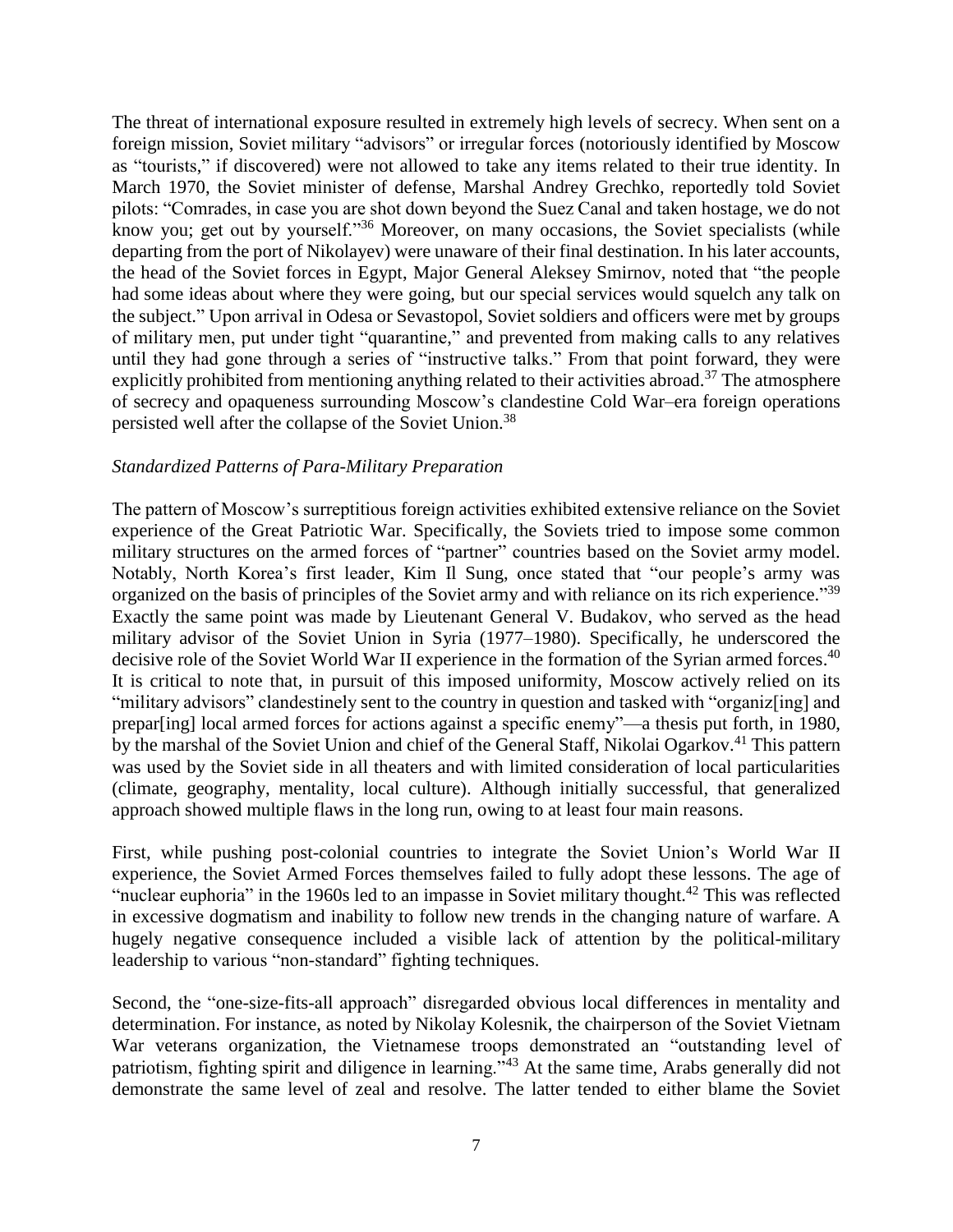weaponry for their defeats or outwardly demanded that "Soviet troops be sent in to fight on their behalf"—an aspect that frequently infuriated the top-level Soviet military command (in particular, Marshal Dmitry Ustinov, the minister of defense of the Soviet Union) and perplexed the political leadership (such as Yuri Andropov).<sup>44</sup>

Third, a growing technological gap emerged, stemming from excessive dogmatism. The lessons of the Arab-Israeli conflict were misconstrued (or not taken seriously) by the mainstream of the Soviet military-political leadership, which (with very rare exceptions) continued to try to convince the Politburo that Soviet military technologies were unparalleled in their qualities. Voices claiming that "our weaponry is inferior to US- and Israeli-produced pieces"<sup>45</sup> were hushed up. Moreover, the Soviet military-political leadership, while justifying the growing number of failures by blaming the Arab as "unfit for fighting," missed the key point.<sup>46</sup> Mainly, the Soviet military advisors, who were taking an increasingly large part in the fighting, "were waging an old-type war, while the adversary [US-backed Israel] was conducting a war of the new type."<sup>47</sup> This unpleasant reality (already apparent toward the final phase of the war in Vietnam<sup>48</sup>) was dismissed by Moscow, even though it became fully obvious during the Arab-Israeli wars—including in such Soviet-prioritized areas as Electronic Warfare (EW).<sup>49</sup>

Fourth, the Soviet Union consistently failed to catch up with the changing nature of war/warfare. As noted by Marshal Ogarkov in the early 1980s, "mobility and offensive preventive operations" (in addition to other aspects) would constitute the backbone of future military operations.<sup>50</sup> Yet, those ideas did not receive practical implementation in the Soviet army. As experience of regional conflicts (especially the war in Afghanistan) explicitly demonstrated, Soviet troops were illprepared for:<sup>51</sup>

- counter-insurgency operations (in the majority of instances)<sup>52</sup>;
- information confrontation of the new type (including, the changing nature of strategic deception);
- night-time fighting and ambush;
- reconnaissance in an unfamiliar terrain.

Additionally, the Soviet military was unable to adjust to a growing list of new/atypical tasks increasingly expected of regular armed forces, such control over communications, protection of critical infrastructure, or the supervision of cargo deliveries<sup>53</sup>—functions increasingly delegated in the West to private military companies (PMC).

Moscow's covert presence in regional conflicts abroad turned out to be unsuccessful due to the imposition of Soviet military patterns on its client states, reflected in the following categories/trends:

 A push for the creation of Military Districts (with potential to use these as main operative fronts), which were utterly unfit for smaller countries, leading to additional economic expenditures and growing external debts;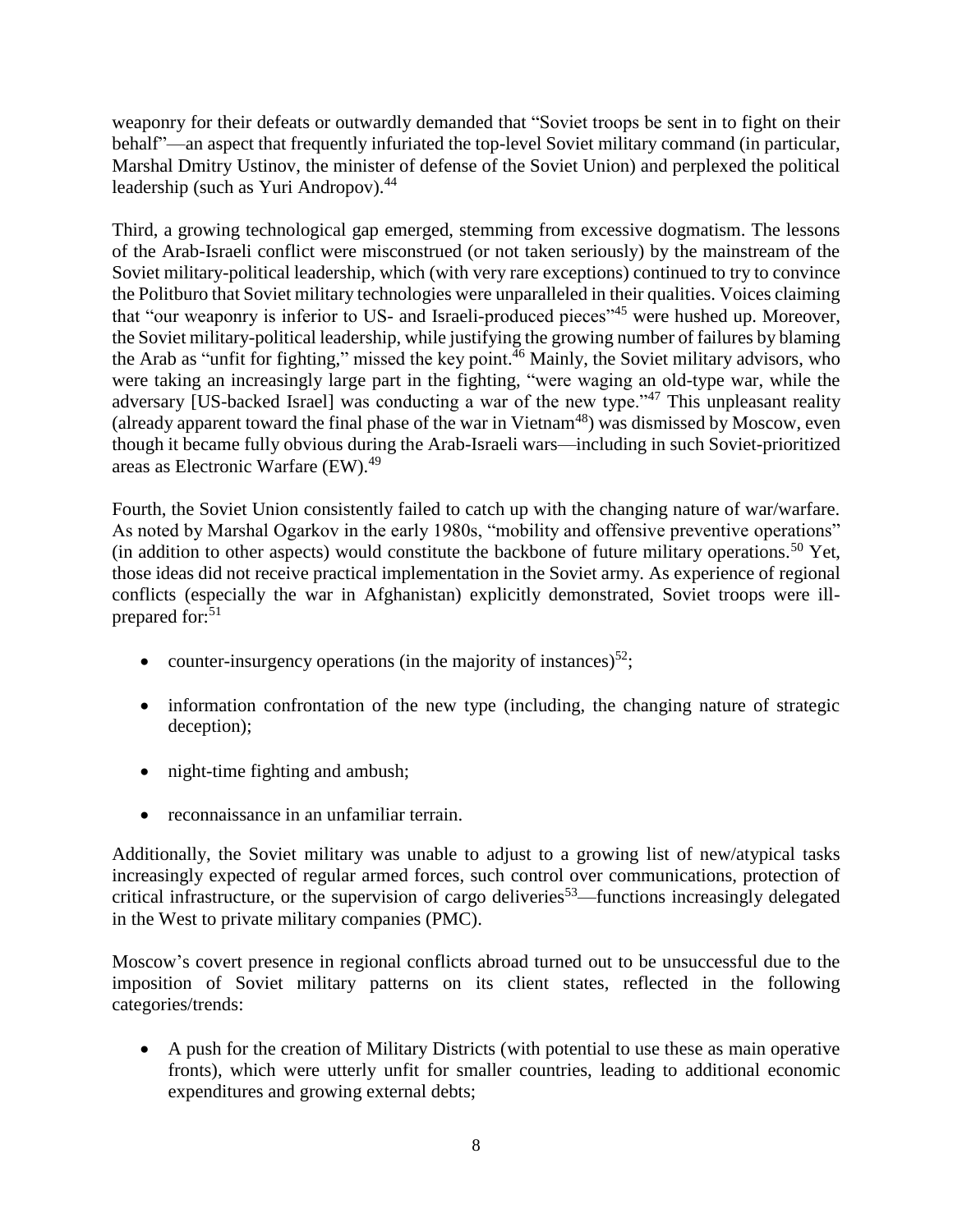- Emphasis on heavy armored equipment, which was totally impractical in jungles and tropical rainforests;
- A request to introduce a General Staff of the Armed Forces—an idea misunderstood by leaders in post-colonial countries, for whom such a structure was associated not with upgrading military effectiveness but a rival institution headed by (frequently lacking loyalty) the armed forces.
- Emphasis on "priority branches" that included: anti-aircraft warfare (PVO); EW and Radio-Electronic Surveillance; pilot training; sabotage-subversive/reconnaissance operations.

It is crucial to note that Soviet technical-military support (as a combination of arms deliveries and expertise) became one of the Kremlin's main tools to promote its geopolitical ambitions<sup>54</sup> in farflung regions.

When it comes to Soviet military advisors/consultants abroad, one case study—Soviet/Russianmilitary cooperation with Libya (1973–1992)—is of particular interest. Aside from purchasing Soviet weaponry (approximately \$20 billion worth), the Libyan side also paid for the deployment of the Soviet military specialists on its soil (Tripoli transferred to the Soviet Union \$30,000 per month for this purpose). Locally, they were "treated as mercenaries,"<sup>55</sup> which, in effect, was not that far off from the actual state of affairs: toward the end of the 1980s, Soviet military specialists were extensively employed in all major armed conflicts fought by Libya, including border skirmishes with Chad, Sudan, Egypt, Niger, Tanzania and Tunisia.<sup>56</sup> After the dissolution of the Soviet Union, many (at this point former) Soviet military advisors opted to stay in Libya and continue their service in this country as private contractors.

#### **Supporting Insurgent Movements—Training Terrorists**

Between 1959 and 1971, the outstanding Russian military thinker Evgeny Messner wrote three books that *de facto* predicted the nature of future conflicts. The key thesis emphasized by Messner was reflected in the following postulate: "Wars will not be waged with forces of regular armies… future wars will take the form of a mutiny… partisans, saboteurs, terrorists, propagandists will become the main driving force. Violence (intimidation and terror) and partisans will become the main weapons in this war."<sup>57</sup> Many Western and some Russian sources ascribe tactics chosen by Moscow in its support for the nascent radical movement in the Middle East to ideas presented by Messner. This might be partially true; however, these Soviet methods should be primarily attributed to the personality of Lieutenant General Pavel Sudoplatov,<sup>58</sup> who, almost a decade prior to Messner, argued that in order to successfully compete with the West (primarily the US), the Soviet Union had to render support for national-liberation movements in so-called Western zones of influence. This was to be done via training local terrorists, saboteurs and partisans—forces that could become the Kremlin's "fifth columns" in case hostilities with the West were to erupt. Such training was to consist of "theoretical" (ideological work) and "practical" (planning of non-linear military operations) elements.<sup>59</sup> Though largely ignored at the time, this idea would start to be implemented after Stalin's death in 1953. For instance, the former element was actively developed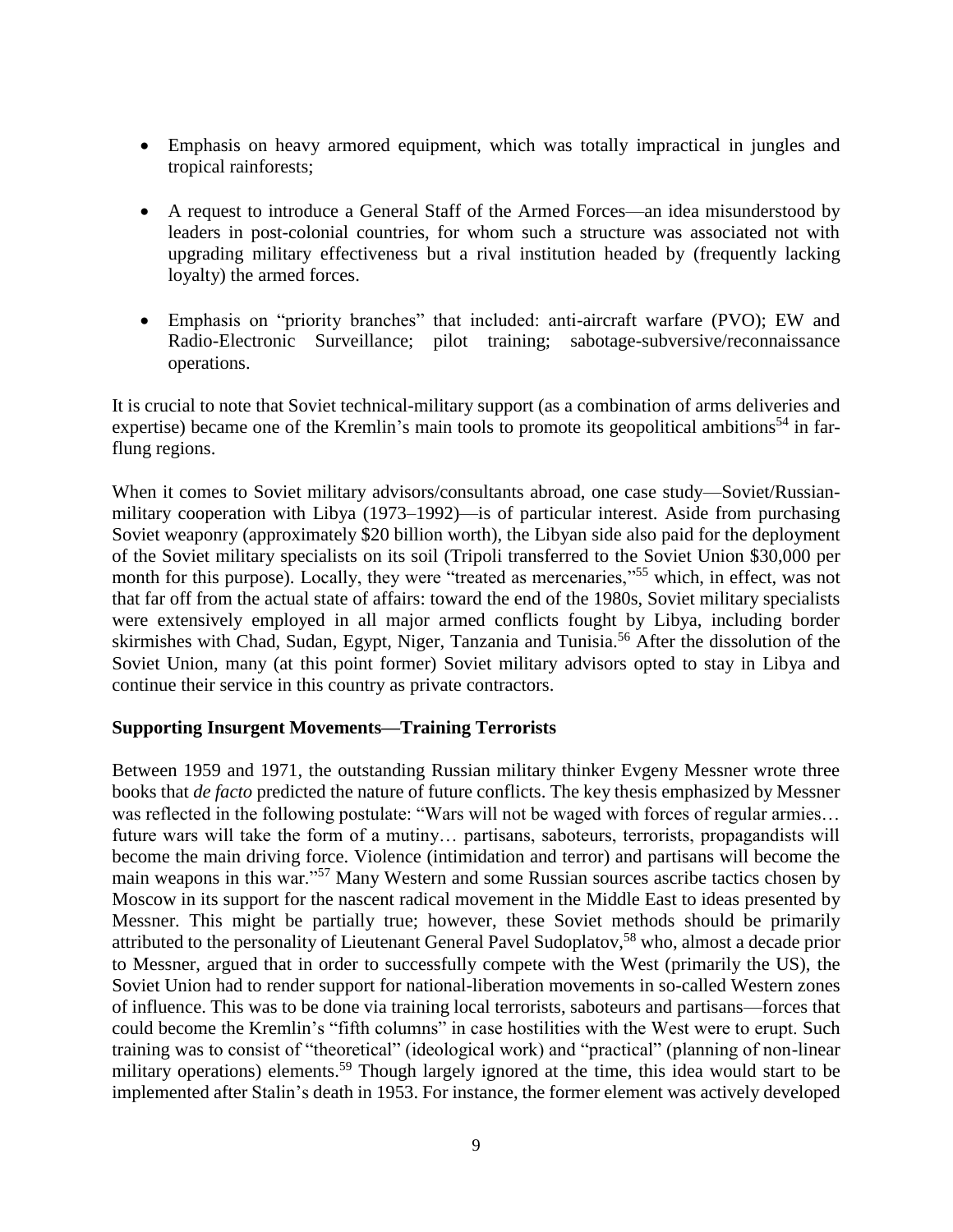through various youth exchange programs: in 1957 (prior to the  $6<sup>th</sup>$  World Festival of Youth and Students), the KGB pointed out to Khrushchev that this event could be used as a good opportunity for ideological purposes; similarly, Patrice Lumumba University (now, The Peoples' Friendship University of Russia), which opened in 1960 and was coordinated by the KGB, became one of the main centers of Soviet recruitment of radical neophytes from around the world (international terrorists such as Ilich "Carlos the Jackal" Ramírez Sánchez studied there).

The "practical" aspect of training radicals from abroad was coordinated by the Soviet Ministry of Defense (MoD) and apparently the KGB. One of the most well-known examples was a base located on the 21st kilometer of the Simferopol–Alushta highway, in the village of Perevalnoye, where the classified 165th Training Center was located. Coordinated by the MoD, the center existed from 1965 to 1990, and prepared approximately 18,000 foreign fighters. The first group (75 persons) arrived from Guinea-Bissau<sup>60</sup> in the summer of 1965.<sup>61</sup> Russian sources claim that "students" from the following countries/territories received practical training at the 165<sup>th</sup> Training Center: Ethiopia, Guinea-Conakry, Madagascar, Cuba, Afghanistan, Mali, Vietnam, Laos, the People's Republic of Kampuchea (PRK—Cambodia), Nicaragua, Yemen, Lebanon, Libya, Palestine, India, Zambia, Tanzania, Kongo, Benin, Grenada, and São Tomé and Príncipe—the main theaters of "anticolonial and anti-imperialist efforts."<sup>62</sup> It is important to note that training was done by Soviet military cadre officers, all of whom had fought in the Second World War, whereas the main areas of military preparation (aside from standard tactics) included rendering general and specific knowledge on bombing/sapper tasks.<sup>63</sup> Russian sources have also claimed that, in a single year (1977–1978) another training center located in the village of Privolnoye (Mykolaiv Oblast) hosted 400 Palestinians (from Syria and Lebanon), 200 Angolans, 200 Namibians, 60 militants from South Africa (African National Congress) and 20 militants from South Yemen.<sup>64</sup>

Aside from the above-mentioned cases, it is worth mentioning<sup>65</sup>:

- The Higher Officer Courses "*Vystrel*" (Solnechnogorsk, Moscow Oblast);
- Special schools coordinated by the KGB and military intelligence, or GRU (Balashikha, Moscow Oblast);
- The Totskoye military polygon (Orenburg Oblast);
- Mary (Turkmenistan);
- Frunze (now Bishkek).

It is also important to emphasize that the Soviet side actively employed proxies: for instance, Soviet support for the Palestine Liberation Organization (initially agreed upon by Moscow in 1970) would be maintained via the German Democratic Republic (GDR) after a meeting that commenced between Erik Honecker and Yasir Arafat in East Berlin. Those talks subsequently led to the German side providing the Palestinians with weaponry and military instructors. Some of the contacts were also maintained via the Soviet diplomatic representation in Tunisia.<sup>66</sup>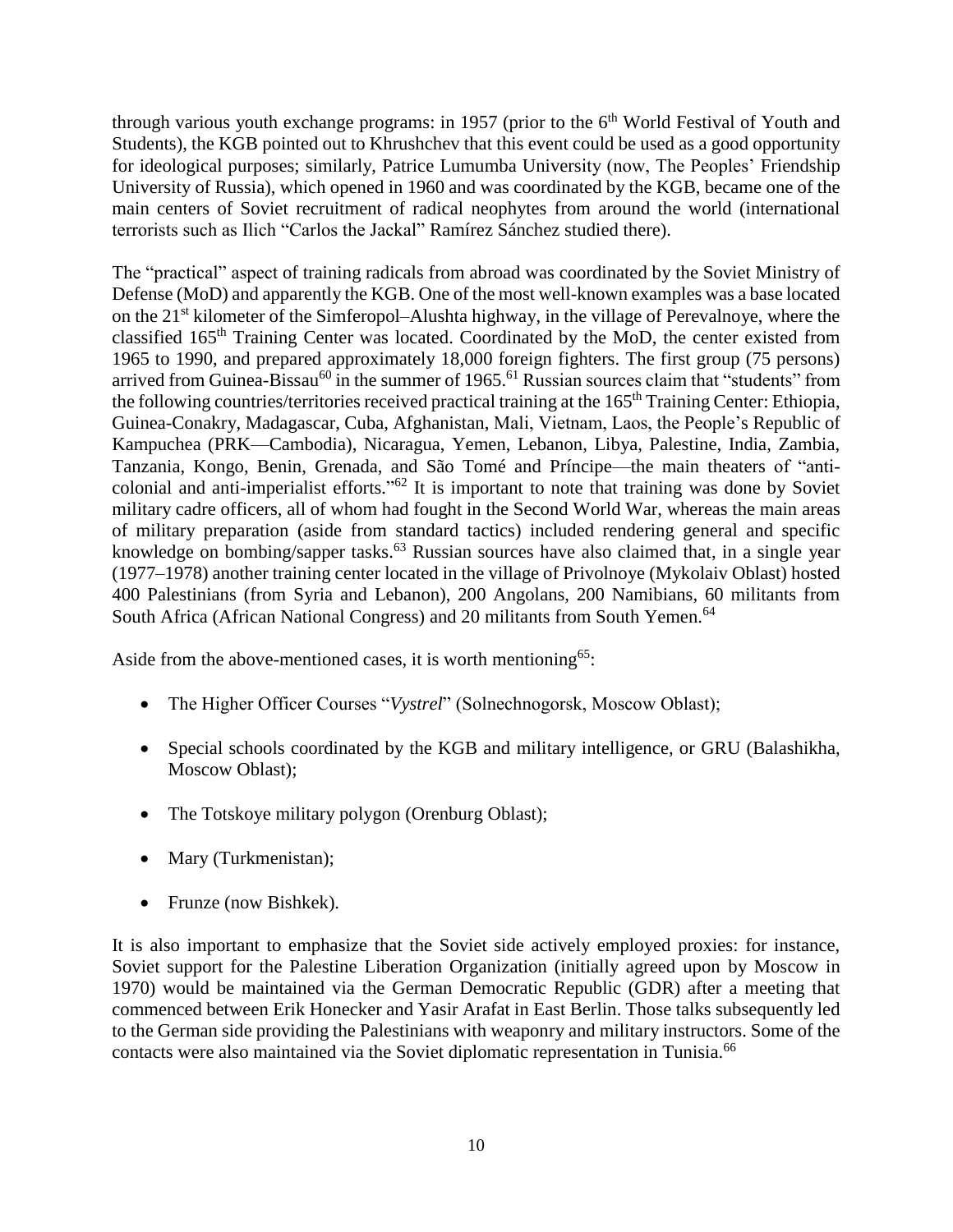Frequently referred to as "freedom fighters" and "insurgents" by Soviet propaganda, "alumni" of these Soviet training centers were, in effect, taught tactics widely employed by various terrorist organizations. Starting from the 1972 Summer Olympics (the Munich Massacre), a spree of terrorism, in many ways implicitly boosted by Soviet efforts, paralyzed the Western world. Yet, although the Soviet Union built up this experience of training foreign militants to wage non-linear warfare, the Soviet Armed Forces Moscow appeared entirely unprepared when faced with the same tactics against them in Afghanistan. In the 1980s, the Soviets started experimenting with antiinsurgency forces (primarily, the *Kaskad* group, under the umbrella of the KGB, which would become the most well-prepared unit for anti-insurgency operations in Afghanistan). Aside from specific preparation techniques, these units were taught local languages and traditions.<sup>67</sup> Nevertheless, those measures proved largely insufficient.

## **Conclusion**

From 1558 to 1990, the Russian/Soviet use of irregular forces and military contractors underwent a number of profound transformations. But it was the combination of experiences gained in the first half of the  $20<sup>th</sup>$  century, during the Civil and the Great Patriotic War, that gave rise to a qualitatively new, multilayered phenomenon combining:

- Asymmetricity and promptness in actions (a thesis promulgated by Lenin), which resulted in the emergence of forces of special operations such as Vympel and Alpha Group—a tradition that continued under post-1991 Russia;
- Military-political confrontation with the West, by igniting and supporting "nationalliberation" revolutionary forces abroad;
- Geopolitical confrontation with the West and proliferation of Soviet geopolitical interests abroad.

The aftermath of the Six-Day War (1967) added a new wrinkle to the Soviet strategy: the previously practiced transfer of partisan methods of war was mixed with a state-sponsored anti-Jewish component (with the decisive role of the  $KGB$ )<sup>68</sup>—a combination that would be extensively employed in the Middle East, resulting in a growing wave of terrorism and breakdown of regional security.

Nevertheless, the Soviet Union found itself poorly prepared for counter-insurgency operations and non-linear methods of war used against it by militants in Afghanistan. And simultaneously, the Soviets (to their great and barely concealable astonishment<sup>69</sup>) found themselves confronting nonlinear war in the Middle East. Moscow's forces suffered a heavy blow in Syria, where, starting from the summer of 1981, radical Islamists—merging elements of Soviet partisan tactics and suicide bombings—launched a series of attacks against Soviet military personnel in major Syrian cities. As a result of one such operation (October 5, 1981), Colonel General Grigori Yashkin, the head of the Soviet Military Advisors in Syria, was seriously wounded, while five advisors were killed on the spot and close to 300 were wounded.<sup>70</sup>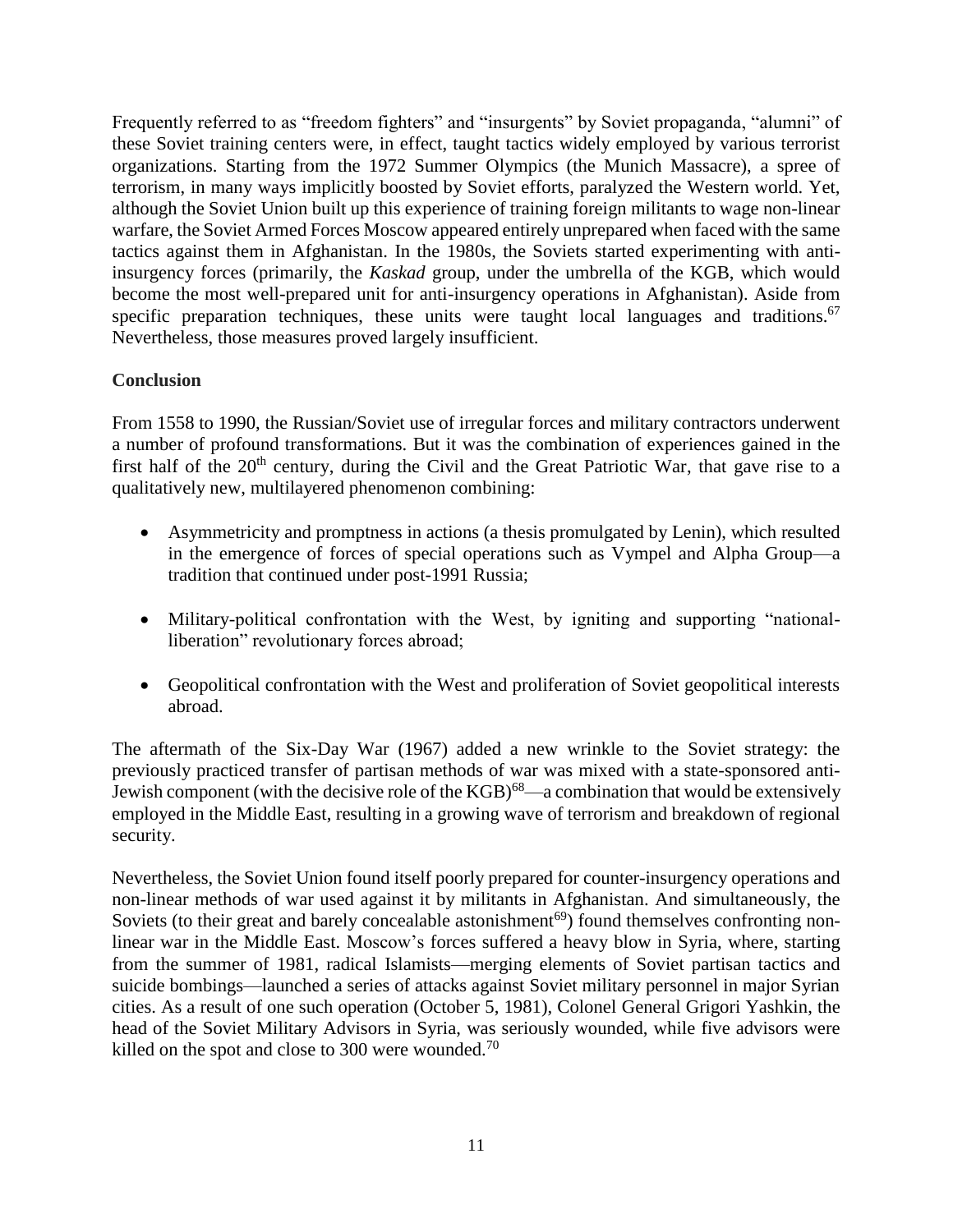Those historical deficiencies apparently have not discouraged the contemporary generation of Russian military thinkers. On the contrary, as Russia's chief of the General Staff, Valery Gerasimov, stated in 2013, future conflicts would be characterized by elements such as a no-fly zone and naval blockades. This template, he noted, was tested in Libya, in 2011. And in preparing for such eventualities, "extensive employment of Private Military Companies in conjunction with armed groups of local opposition forces" would have to become commonplace. According to Gerasimov, when "reflecting about new forms of warfare, Russia must remember its own experience," including "...the employment of partisan units during the Great Patriotic War, [and] confrontation with irregular forces in Afghanistan and the North Caucasus."<sup>71</sup>

Thus, toward the end of 2013 (in the wake of the Ukrainian crisis), the Russian side had largely re-considered the importance of non-linear forms of warfare. This was primarily influenced by the nature of regional conflicts in the Middle East (although the general discussion on this had started much earlier). Importantly, the Russian side was planning to rely not only on experience of Western PMCs, but also on its own (vast and frequently successful) achievements in the realm of non-linear confrontation.

#### **Notes**

 $\overline{a}$ 

2 Ivan Zabelin, *Minin i Pozharskiy: Pryamye i krivye v smutnoe vremya* (Moscow: Agraf, 1999).

<sup>3</sup> The non-Russian people remained a source of perpetual instability and danger, frequently becoming a key factor in various popular uprisings on the outskirts of the Russian Empire throughout the  $18<sup>th</sup>$  century, and the  $19<sup>th</sup>$  century, especially after the outbreak of the First Caucasian War (1817–1864).

<sup>4</sup> Cossacks are militarized and initially ethnically non-Russian people, first mentioned in official correspondence between Russian Grand Duke Ivan the Terrible and the Nogay Count Yussuf, in the year 1550. Throughout Russian history, until 1917, this group was actively employed by the Russian Imperial government for mainly paramilitary services.

<sup>5</sup> Russia *de facto* pulled out of the war in 1917.

6 Ilya Polonskiy, "Samye neobychnye I ekzoticheskie voyska Rossiyskoy imperii," *Voyennoe obozrenie*, August 23, 2018, [https://topwar.ru/145903-samye-neobychnye-i-jekzoticheskie-vojska-rossijskoj-imperii.html.](https://topwar.ru/145903-samye-neobychnye-i-jekzoticheskie-vojska-rossijskoj-imperii.html)

<sup>7</sup> Vitaliy Maryutkin, "Bashkiro-meshcheryakskoe voysko na sluzhbe Rossii," *Nezavisimoe Voyennoe obozrenie*, October 27, 2017[, http://nvo.ng.ru/history/2017-10-27/14\\_971\\_bashkir.html.](http://nvo.ng.ru/history/2017-10-27/14_971_bashkir.html)

<sup>8</sup> It is important to mention that this function was vested on so-called non-Russian people. Aside from Terek and Kuban Cossacks, Cherkes, Nogais, Stavropol Turkmens, Tatars, Georgians and Crimea Tatars were actively employed. For more information, see: Nikolay Plotnikov, "Sobstvenny Ego Velichestva konvoy," *Voyennoistoricheskiy zhurnal*, №5 (1991), [http://gosudarstvo.voskres.ru/army/convoy.htm.](http://gosudarstvo.voskres.ru/army/convoy.htm)

<sup>&</sup>lt;sup>1</sup> For more information, see Sergey Sukhankin, "War, Business and Ideology: How Russian Private Military Contractors Pursue Moscow's Interests," The Jamestown Foundation, March 20, 2019, [https://jamestown.org/program/war-business-and-ideology-how-russian-private-military-contractors-pursue](https://jamestown.org/program/war-business-and-ideology-how-russian-private-military-contractors-pursue-moscows-interests/)[moscows-interests/.](https://jamestown.org/program/war-business-and-ideology-how-russian-private-military-contractors-pursue-moscows-interests/)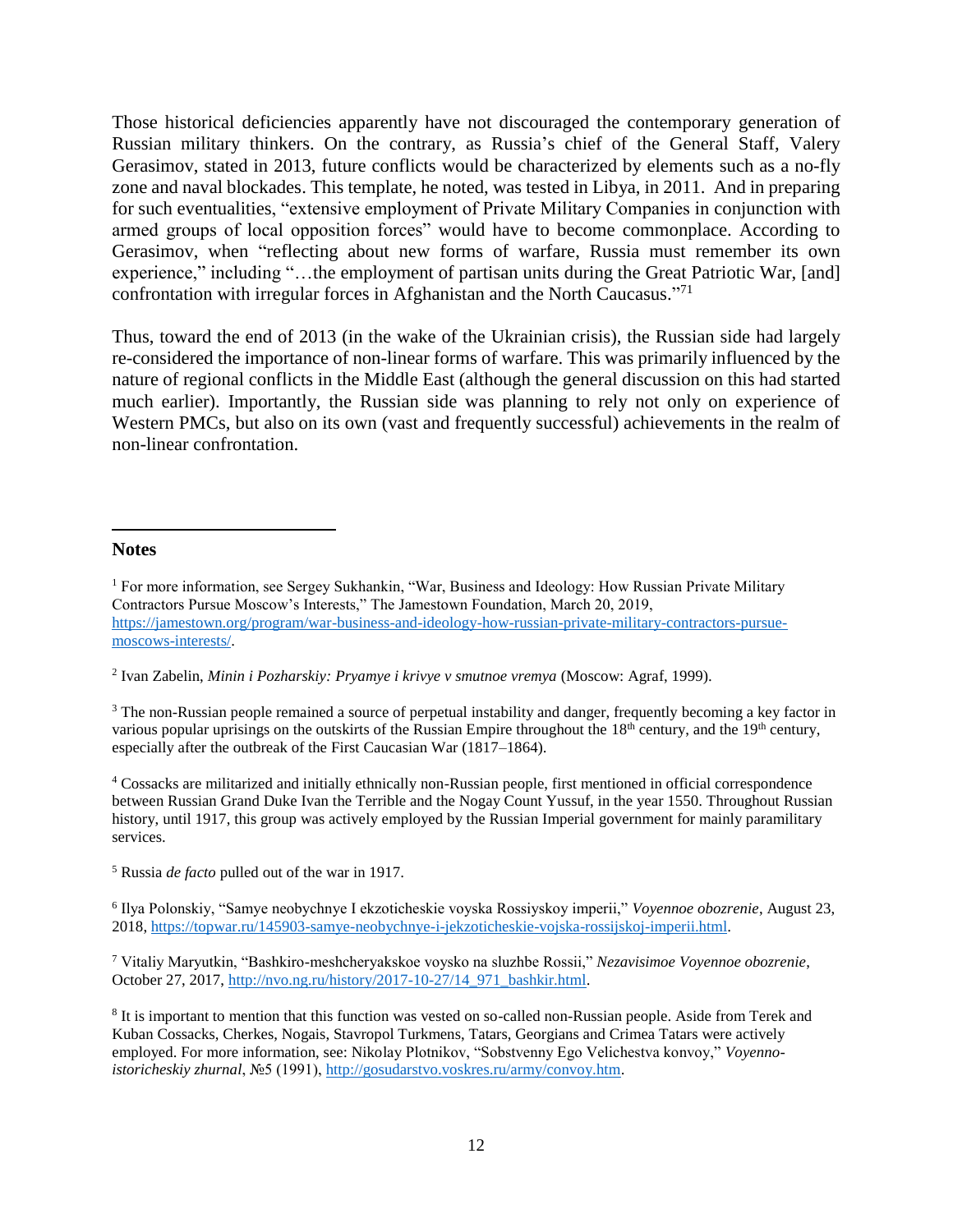$\overline{\phantom{a}}$ <sup>9</sup> The term *plastun* derives from the Russian (and Ukrainian) word "*plast*," which means "sheet," via the expression "to lay like a sheet" or, in other words, to "lay low."

<sup>10</sup> "Plastuny: kazachiy spetsnaz," *Russkaya semerka*, September 25, 2016, [https://russian7.ru/post/plastuny/.](https://russian7.ru/post/plastuny/)

<sup>11</sup> "Irregulyarnye voyska v Rossiyskoy imperii," *Mvd.prav-ussr.su*, Accessed on February 2, 2019, [http://mvd.prav](http://mvd.prav-ussr.su/иррегулярные-войска-в-российской-имп/)[ussr.su/иррегулярные-войска-в-российской-имп/.](http://mvd.prav-ussr.su/иррегулярные-войска-в-российской-имп/)

<sup>12</sup> Sergey Sukhankin, "Russia to Use Irregular Forces Against 'Hybrid Threats': The Case of Kaliningrad," *Eurasia Daily Monitor,* Volume: 15 Issue: 110 (July 24, 2018)[, https://jamestown.org/program/russia-to-use-irregular-forces](https://jamestown.org/program/russia-to-use-irregular-forces-against-hybrid-threats-the-case-of-kaliningrad/)[against-hybrid-threats-the-case-of-kaliningrad/.](https://jamestown.org/program/russia-to-use-irregular-forces-against-hybrid-threats-the-case-of-kaliningrad/)

<sup>13</sup> Igor Zakharin, "Na sluzhbe u persidskogo shakha," *Chasovoy*, № 629 (1981): 14–16.

<sup>14</sup> Anatoly Taras, *Malaya voyna. Organizatsyaya I taktika boevykh deystviy malykh podrazdeleniy* (1998). Available at: [https://litresp.ru/chitat/ru/Т/taras-anatolij-efimovich/malaya-vojna-organizaciya-i-taktika-boevih-dejstvij-malih](https://litresp.ru/chitat/ru/Т/taras-anatolij-efimovich/malaya-vojna-organizaciya-i-taktika-boevih-dejstvij-malih-podrazdelenij)[podrazdelenij.](https://litresp.ru/chitat/ru/Т/taras-anatolij-efimovich/malaya-vojna-organizaciya-i-taktika-boevih-dejstvij-malih-podrazdelenij)

<sup>15</sup> These semi-organized armed peasant groups fought against all government forces during the Civil War.

<sup>16</sup> "O voyennoy deyatelnosti V.I.Lenina v period inostrannoy voyennoy interventsii," in *Lenin vel nas k pobede* (Moscow: Gospolitizdat, 1962). Available at: [https://leninism.su/memory/4127-lenin-vel-nas-k](https://leninism.su/memory/4127-lenin-vel-nas-k-pobede49.html?start=3)[pobede49.html?start=3.](https://leninism.su/memory/4127-lenin-vel-nas-k-pobede49.html?start=3)

<sup>17</sup> Iosif Unshlikht, "Sozdatel spetsnaza," *Zen.yandex.ru*, November 13, 2018, [https://zen.yandex.ru/media/nashi/iosif-unshliht-sozdatel-specnaza-5beac2f4684fe000b389d998.](https://zen.yandex.ru/media/nashi/iosif-unshliht-sozdatel-specnaza-5beac2f4684fe000b389d998)

<sup>18</sup> Alexander Kolpakidi, D.P. Prokhorov, *Imperiya GRU*, Book 2 (Olma-Press, 2000), [https://www.e](https://www.e-reading.club/book.php?book=28594)[reading.club/book.php?book=28594.](https://www.e-reading.club/book.php?book=28594)

<sup>19</sup> "Partizanskoe dvizhenie v Zapadnoy Belorussii (Polsha) 1921-1925. Sovetskaya 'aktivnaya razvedka'," *Hronos*, accessed February 10, 2019, [http://www.hrono.ru/sobyt/1900war/1921pol.php.](http://www.hrono.ru/sobyt/1900war/1921pol.php)

<sup>20</sup> *Arkhiv Trotskogo. Kommunisticheskaya oppozitsiya v SSSR*. 1923-1927, ed. Y. Felshtinskiy, Т 1 (Мoscow: Terra, 1990).

<sup>21</sup> Kolpakidi, *Imperiya GRU*.

<sup>22</sup> Yuri Veremeev, "Krasnaya Armiya I Vtoraya Mirovaya voyna. Uchilas li Krasnaya Armiya oboronyatsya," in *Anatomiya armii*, accessed February 1, 2019[, http://army.armor.kiev.ua/hist/obor-ne%20umel.shtml.](http://army.armor.kiev.ua/hist/obor-ne%20umel.shtml)

<sup>23</sup> Partizanskoje dvizhenije w Velikoii Otechestvennoii vojne // Sovietskaya vojennaja entsiklopedija. T. 6. Glav. red. N.V. Ogarkov. Moskva, Voejenizdat, 1978, pp. 230–234.

<sup>24</sup> Vladimir Kvachkov. Spetsnaz Rossii. Moskva, Russkaja panorama, 2006.

<sup>25</sup> Ivan Kovtun. "Okhotniki": spetspodrazdelenija vermakhta po borbe s partizanami, [http://www.bratishka.ru/archiv/2009/2/2009\\_2\\_12.php.](http://www.bratishka.ru/archiv/2009/2/2009_2_12.php)

<sup>26</sup> It is worth mentioning that the idea of creating "units of special operations" was put forth in the early 1950s by Georgy Zhukov. For more information see: "Den podrazdeleniy spetsialnogo naznacheniya (Den spetsnaza) v Rossii," *Ria.ru*, October 24, 2016, [https://ria.ru/20161024/1479707398.html.](https://ria.ru/20161024/1479707398.html)

<sup>27</sup> Igor Vetrov, "Istoki: spetsnaz GRU: istoriya s prodolzheniem," *Bratishka*, October 2008, [http://www.bratishka.ru/archiv/2008/10/2008\\_10\\_5.php.](http://www.bratishka.ru/archiv/2008/10/2008_10_5.php)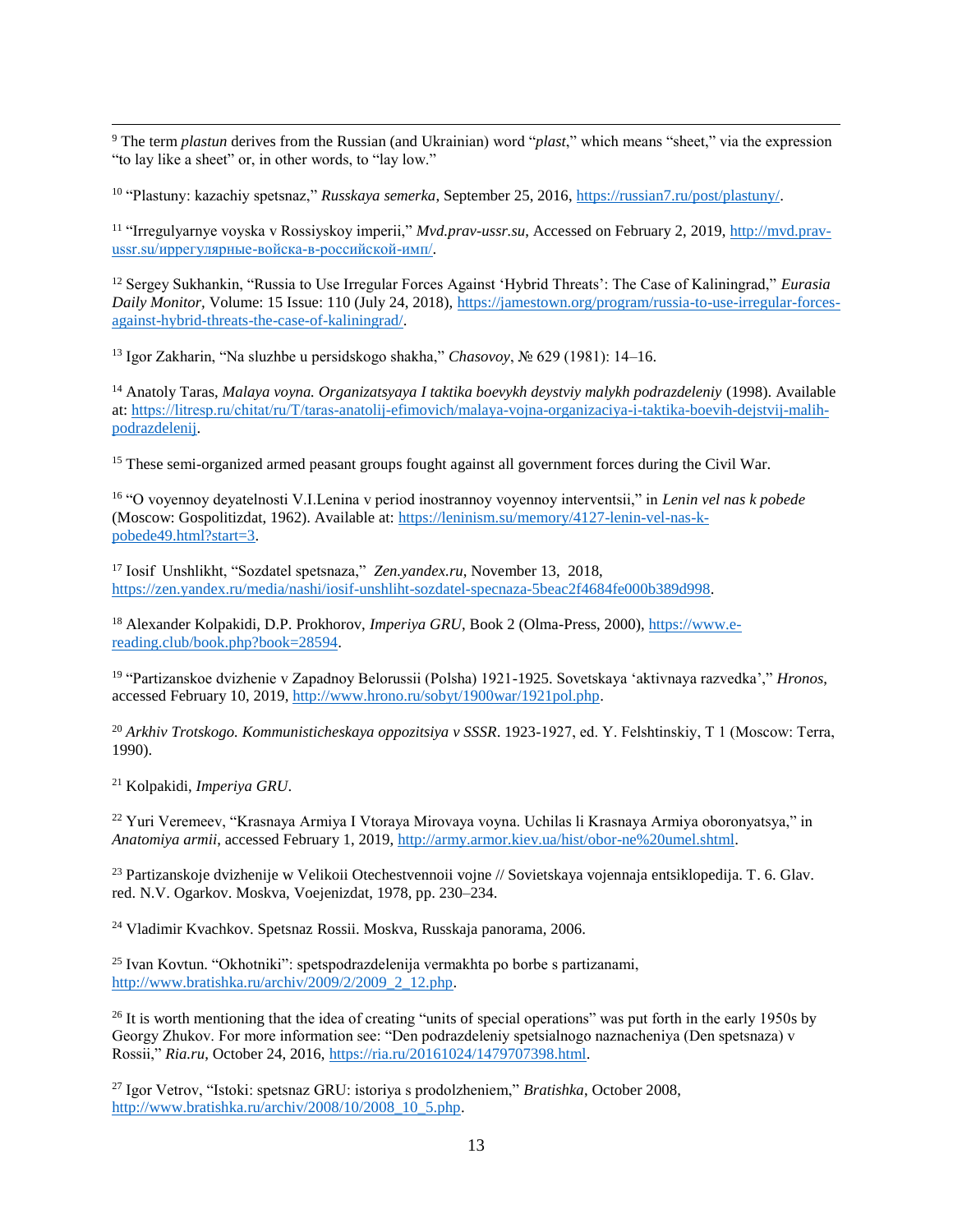<sup>28</sup> Taras Repin, "Chem GRU otlichalos ot KGB SSSR," *Russkaya semerka*, October 16, 2018, [https://russian7.ru/post/chem-gru-otlichalos-ot-kgb-sssr/.](https://russian7.ru/post/chem-gru-otlichalos-ot-kgb-sssr/)

<sup>29</sup> Dmitry Yurov, "Shest zarubezhnykh operatsyj spetsnaza GRU," *TV Zvezda*, December 20, 2014, [https://tvzvezda.ru/news/forces/content/201412200924-z0al.htm.](https://tvzvezda.ru/news/forces/content/201412200924-z0al.htm)

<sup>30</sup> Apparently, the figure was much higher. But due to an extremely high level of secrecy, ascertaining the correct number may be impossible. For instance, Russian sources claim that in Egypt alone, between 1967 and 1973, the numbers of Russian military personnel rotated into and out of the conflict reached 30,000–50,000. Igor Eliseev, Aleksey Tikhonov, "V teni piramid," *Rossiyskaya Gazeta*, №5300 (221), September 30, 2010, [https://rg.ru/2010/09/30/taina.html.](https://rg.ru/2010/09/30/taina.html) 

<sup>31</sup> Vladimir Lenin, *Polnoe sobranie sochineniy*, T 39, (Мoscow: Izdatelstvo politicheskoy literatury, 1967–1981), 329.

<sup>32</sup> Pavel Sudoplatov, *Spetsoperatsii. Lubyanka I Kreml 1930—1950 gody*, (Мoscow: Olma-Press, 1997).

<sup>33</sup> *Konstitutsiya (Osnovnoy zakon) Soyuza Sovetskikh Sotsialisticheskih Respublik*, Chapter 4 (Foreign Policy), Article 30, October 7, 1977, [http://www.hist.msu.ru/ER/Etext/cnst1977.htm#i.](http://www.hist.msu.ru/ER/Etext/cnst1977.htm#i)

<sup>34</sup>Viacheslav Gusarov, "Strategiya 'taynykh voyn' Rossii," *Informatsyonnoe soprotivlenie*, September 5, 2016, [http://sprotyv.info/ru/news/kiev/strategiya-taynyh-voyn-rossii.](http://sprotyv.info/ru/news/kiev/strategiya-taynyh-voyn-rossii)

<sup>35</sup> Nikita Khrushchev, *Vremya, lyudi, vlast*, Т. 2, (Мoscow, 1999).

 $\overline{\phantom{a}}$ 

<sup>36</sup> Sergey Kolomnin, "Soldaty chetyrekh kontinentov I trekh okeanov," *Nezavisimoe voyennoe obozrenie*, February 24, 2012, [http://nvo.ng.ru/wars/2012-02-24/1\\_international.html.](http://nvo.ng.ru/wars/2012-02-24/1_international.html)

<sup>37</sup>"Pozor Rossii," *Snob*, February,2018, [https://snob.ru/profile/31374/print/134437.](https://snob.ru/profile/31374/print/134437)

<sup>38</sup> For instance, while working on his memoirs, Colonel Vladimir Voronov, the former commander of the Soviet contingent in Vietnam, sent a request to the Central Archive of the Ministry of Defense of the USSR to clarify some details but was rebuked. This demonstrated an extremely high level of secrecy that persisted well after the collapse of the Soviet Union in 1991. For more information see: Igor Morozov, "Kak my voyevali vo Vyetname," *Moskovskoe obyedinenie organizatsiy veteranov voyny v Afganistane Pereval, Rossiyskaya nezavisimaya gazeta veteranov voyny v Avganistane*, (Moscow: Moskovskoe gorodskoe voyenno-patrioticheskoe obyedinenie, October 1991.

<sup>39</sup> Vooryzhennaya borba narodov Azii za svobodu I nezavisimost: 1945-1980, (Moscow: Nauka, 1984), 131.

<sup>40</sup> V.Budakov, "Zashchita zavoyevaniy natsionalno-osvoboditelnoy revolyutsii – vazhneyshaya funktciya molodogo razvivayushchegosya gosudarstva," *Voyenno-istoricheskiy zhurnal: Pechatnyj organ Ministerstva oborony SSSR*, No 11 (Moscow: Krasnaya Zvezda, 1980).

<sup>41</sup> Grigory Yashkin, "My voevali v Sirii," *Vestnik PVO*, № 4, (1988).

<sup>42</sup> "Boy XXI veka," *Akademiya Voyennykh NaukRossiyskoy Federatsii,* accessed February 4, 2019, [http://www.avnrf.ru/index.php/publikatsii-otdelenij-avn/nauchnykh-otdelenij/voennogo-iskusstva/228-boj-xxi-veka.](http://www.avnrf.ru/index.php/publikatsii-otdelenij-avn/nauchnykh-otdelenij/voennogo-iskusstva/228-boj-xxi-veka)

<sup>43</sup> Nikolay Kolesnik, "My zashchishchali Khanoy," *Almanakh "Iskusstvo voyny,"* March 23, 2012, [http://navoine.info/we-were-defending-hanoi.html.](http://navoine.info/we-were-defending-hanoi.html)

<sup>44</sup> Leonid Mlechin, "Pogib, zasshchishchaya Siriyu," *Novaya Gazeta*, September 18, 2015, [https://www.novayagazeta.ru/articles/2015/09/18/65656-171-pogib-zaschischaya-siriyu-187-8212.](https://www.novayagazeta.ru/articles/2015/09/18/65656-171-pogib-zaschischaya-siriyu-187-8212)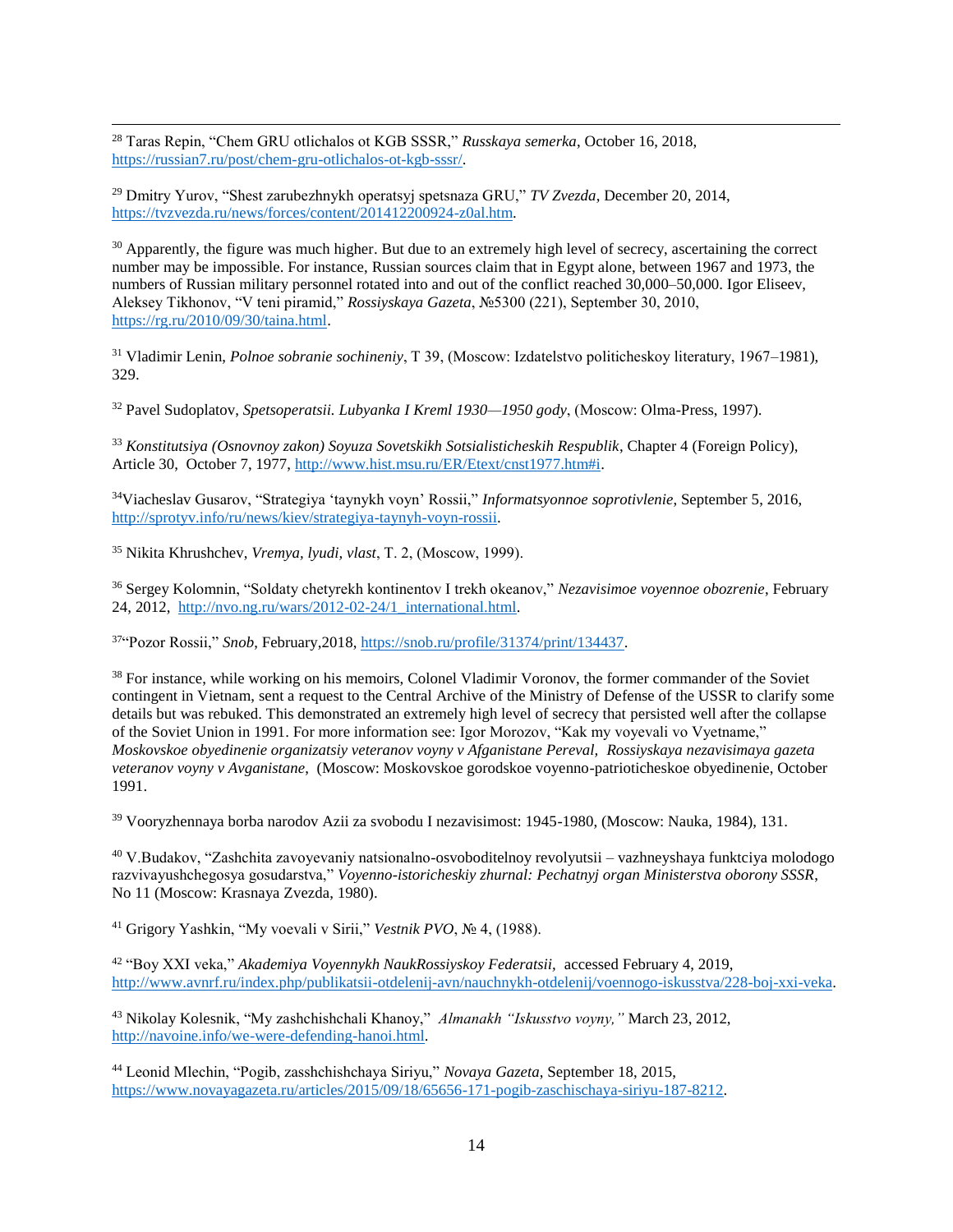<sup>45</sup> Grigory Yashkin, "Pod zharkim solntsem Sirii," *Voyenno-istoricheskiy zhurnal*, № 4, (1998), [https://colonelcassad.livejournal.com/4393476.html.](https://colonelcassad.livejournal.com/4393476.html)

<sup>46</sup> For example, this was clearly demonstrated during the so-called "Bekaa calamity" (in reference to Lebanon's Bekaa Valley), on June 9–10, 1982, when the Soviet weaponry (and fighting tactics) proved significantly inferior to the Israeli side's. The subsequent shock in Moscow was profoundly amplified by the fact that the Soviet military advisors were taking part in the operation right alongside the Syrians, thus entirely undermining the rhetoric about former failures being caused by "Arab military inferiority." For more information see: Vladimir Voronov, "Siriyskiy rok," *Radio Liberty*, October 4, 2016[, https://www.svoboda.org/a/28029586.html.](https://www.svoboda.org/a/28029586.html)

<sup>47</sup> Alexander Kramchikhin, "Voyennoe stroitelstvo v Rossii, *Znamya,* №12, (2005).

 $\overline{\phantom{a}}$ 

<sup>48</sup> Anatoly Kulikov, "Poluchennyj v lokalnykh voynakh opyt boevogo primeneniya voysk PVO ostaetsya maloizvestnym I prakticheski ne ispolzuetsya v boevoy podgotovke chastey I soedineniy," *Army.lv*, accessed January 29, 2019 [http://army.lv/ru/Poluchenniy-v-lokalnih-voynah-opit-boevogo-primeneniya-voysk-PVO](http://army.lv/ru/Poluchenniy-v-lokalnih-voynah-opit-boevogo-primeneniya-voysk-PVO-ostaetsya-maloizvestnim-i-prakticheski-ne-ispolzuetsya-v-boevoy-podgotovke-chastey-i-soedineniy/2424/4239)[ostaetsya-maloizvestnim-i-prakticheski-ne-ispolzuetsya-v-boevoy-podgotovke-chastey-i-soedineniy/2424/4239.](http://army.lv/ru/Poluchenniy-v-lokalnih-voynah-opit-boevogo-primeneniya-voysk-PVO-ostaetsya-maloizvestnim-i-prakticheski-ne-ispolzuetsya-v-boevoy-podgotovke-chastey-i-soedineniy/2424/4239)

<sup>49</sup> Grigory Yashkin, "My voevali v Sirii," *Vestnik PVO*, № 4, (1988) http://sr.fondedin.ru/new/fullnews\_arch\_to.php?subaction=showfull&id=1446377182&archive=1449042076&start [from=&ucat=14&.](http://sr.fondedin.ru/new/fullnews_arch_to.php?subaction=showfull&id=1446377182&archive=1449042076&start_from=&ucat=14&)

<sup>50</sup>Andrey Orlov, "Perspektivy razvitiya taktiki I operetivnogo isskustva form I sposobov vooruzhennoy borby po opytu minuvshykh voyn," *Tsentr strategicheskikh otsenok I prognozov*, November 8, 2016 [http://csef.ru/ru/oborona-i-bezopasnost/348/perspektivy-razvitiya-taktiki-i-operativnogo-iskusstva-form-i-sposobov](http://csef.ru/ru/oborona-i-bezopasnost/348/perspektivy-razvitiya-taktiki-i-operativnogo-iskusstva-form-i-sposobov-vooruzhennoj-borby-po-opytu-minuvshih-vojn-7222)[vooruzhennoj-borby-po-opytu-minuvshih-vojn-7222.](http://csef.ru/ru/oborona-i-bezopasnost/348/perspektivy-razvitiya-taktiki-i-operativnogo-iskusstva-form-i-sposobov-vooruzhennoj-borby-po-opytu-minuvshih-vojn-7222)

<sup>51</sup> Mikhail Khodarenok, "Afganskaya kompaniya SSSR: nevostrebovannyi opyt," *Armeyskiy vestnik*, March 14, 201[4 https://army-news.ru/2014/03/afganskaya-kampaniya-sssr-nevostrebovannyj-opyt/.](https://army-news.ru/2014/03/afganskaya-kampaniya-sssr-nevostrebovannyj-opyt/)

<sup>52</sup> The exception was the military intelligence (GRU) *Spetsnaz*; although their actions also did not always yield positive results.

<sup>53</sup> Khodarenok, "Afganskaya kompaniya SSSR: nevostrebovannyi opyt," March 14, 2014.

<sup>54</sup> Or, as some experts have also argued, "geo-strategic interests": for example, see Sergey Lavrenkov, Igor Popov, *Sovietskii Soyuz w lokalnykh voynakh i konfliktakh*, (Astrel: Moskva, 2003); Aleksandr Okorokov, *Tayniye voyny SSSR*, (Sovietskije voenspetsi w lokalnykh konfliktakh ХХ veka: Moskva, Vesch, 2012).

<sup>55</sup> Vladimir Voronov, Aleksandr Artemjev, "Sovietskaja shkola Kaddafi," *Gazeta.ru*, March 31, 2011, [https://www.gazeta.ru/politics/theme/2011/03/31/3571009.shtml.](https://www.gazeta.ru/politics/theme/2011/03/31/3571009.shtml)

<sup>56</sup> Larisa Kucherova. W nebe and Liviej // Ministerstvo oborony Respubliki Belarus. Armija: Zhurnal Vooruzennykh sil Respubliki Belarus. Minsk, 2011, № 4 (92), pp. 20—27; Voronov, Artejev.

<sup>57</sup>Aleksandr Savinkin, Igor Domnin, "Voyennaya klassika- nash zolotoy zapas," *Voyenno-promyshlennyj kuryer*, April 28, 2010[, https://vpk-news.ru/articles/6872.](https://vpk-news.ru/articles/6872)

<sup>58</sup> During the Great Patriotic War, Lieutenant General Sudoplatov was in charge of the NKVD's Administration for Special Tasks, *de facto* heading coordination between partisan and saboteur-reconnaisance units in the enemy's rear. <sup>59</sup> Viktor Baranets, "Neobyavlennaya voyna," *Komsomolskaya Pravda*, April 7, 2013, [https://www.kp.ru/daily/26006.5/2935170/.](https://www.kp.ru/daily/26006.5/2935170/)

 $60$  It is important to note that Guinea-Bissau, known among Russian/Soviet military thinkers as "small Vietnam," is considered to be one of the most successful examples of partisan warfare in Africa. For more information, see: "Portugalskiy Vyetnam, Kak s pomoshchyu SSSR Gvineya-Bisau dobilas nezavisimosti," *Voyennoe obozrenie*,